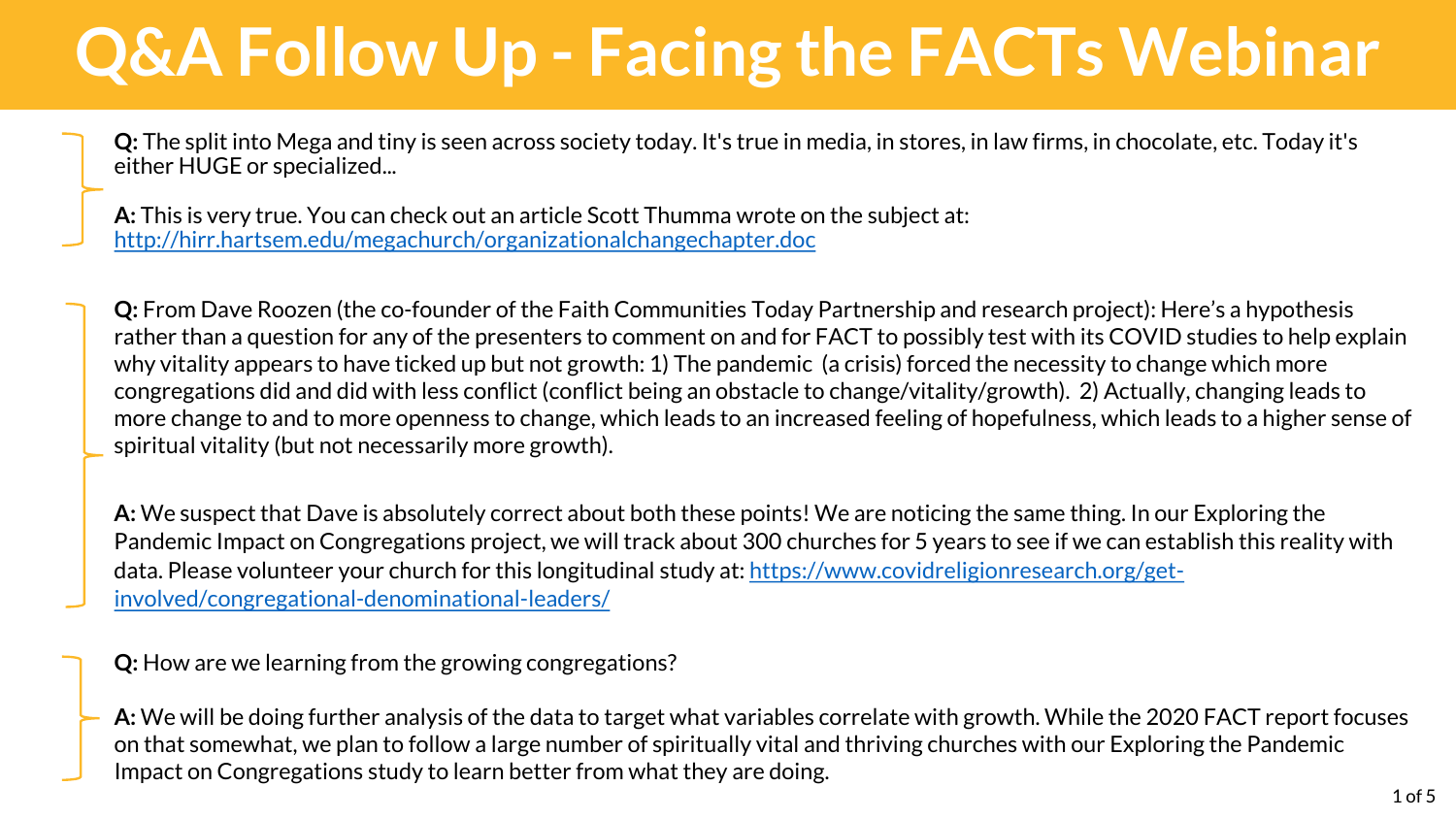**Q:** I too believe that there is a shift from worship to services. Please give me examples of religious services especially for those over 50+. **Q:** Can you direct me to information about growing worship communities for people over 55+? We are targeting this age group and trying to align with successful services, programs and worship.

**A:** We intend to watch for any transition of focus as we track churches in the coming 5 years. Our 100 case studies scattered around the country that are being undertaken this year should find a number of age targeted services and ministries. One aspect that we have found in the data, was that almost no congregation offers enough explicit programming intentionally targeted for older members especially considering that in the Mainline churches in our sample on average 46% of attendees were aged 65 or older.

**Q:** Many religious groups are experiencing a decline in those opting for the ministry. Since so many of our faith communities are smaller, what is the future of religion in America when we are faced with insufficient numbers of ordained clergy to meet the need. As a Lutheran serving an Episcopal church, are these pressures leading to a large number of joint or merged churches?

**A:** See a later answer below, but we are also seeing a significant increase in bi-vocational clergy in the Mainline. This has always been true in more Evangelical traditions and is quite workable. Seminaries need to create more training for this and paths for clergy with dual ministerial roles that allow for a joint appointment with a church and other ministry profession. Also, multiple point charges, networked and multisite congregations, video venues, etc. -- the creative ideas are out there. The challenge is getting existing "stuck" churches to adopt some of these. But now is the time to act.

**Q:** Any comments on trends for lay leaders vs. ordained ministers? Financial pressures? Supply of clergy - some places short of demand, others it exceeds demands?

**A:** Too many good questions in one. As full-time ordained leadership positions diminish, congregations need to intentionally create greater lay leadership training and mentoring programs. The largest churches in the country only work because of intentional lay leadership efforts. Also, several of the other items above like bi-vocational, chaplaincy, networking and multi-site combinations.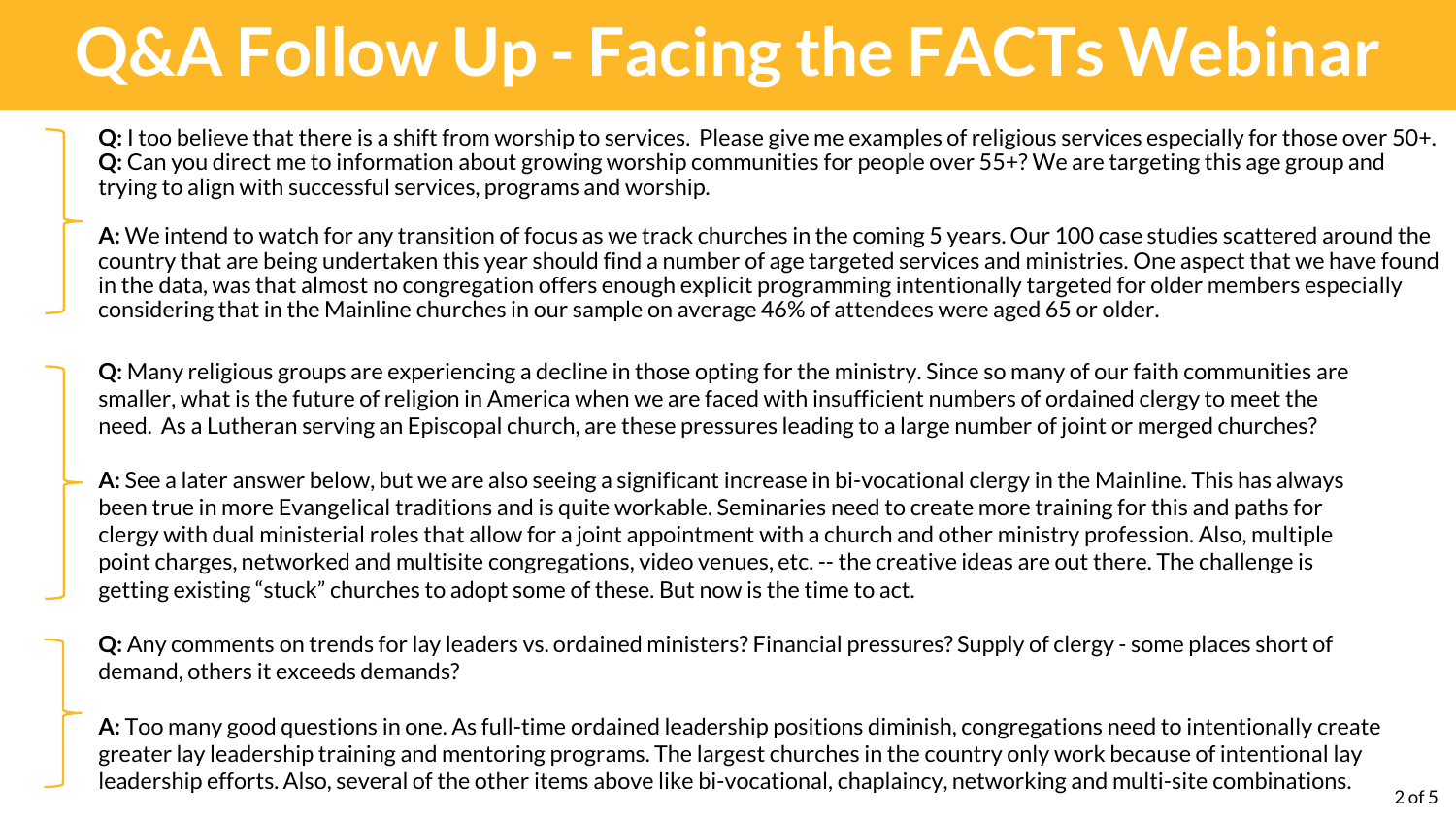**Q:** Can you recommend examples of great Facebook sites?

**A:** Sorry, we can't exactly point to a particular one, but our opinion about what a good engaging Facebook page should have includes contact info, service times, a link to your website for more info, and hints at what makes the congregation distinctive. It should also have regular/frequent posts about:

- Sermon content and advertise upcoming sermon series
- Activities and ministries the group is doing with pictures that capture ministry in action
- Spiritual quotes and encouragements
- Images of fellowship and interpersonal engagement that include a diverse range of participants
- Posts that speak to your religious commitments and the mission and vision of your congregation
- Hope these help.

**Q:** The ecosystem of congregations does seem to be dramatically out of sync with which churches people actually attend. What suggestions do you have to help judicatories address these (probably dangerous) imbalances?

**A:** This sounds like a size imbalance question. It is tough to come up with a solution since our society and social dynamics are partly driving this, but a few suggestions for judicatories: Perhaps encourage more networking between small churches, hold joint events, 4 church youth gatherings, shared clergy, mergers of multiple churches, partnering with local agencies for ministry and service, greater use of the near empty buildings by social service agencies, government, schools, etc. and help churches consider when it is time to close and plan a strategy for doing this intelligently, intentionally and spiritually. Use data to help figure out strategies of closures, mergers, and other partnerships. Create partnerships between large more successful churches and smaller struggling ones, but re-planting, revitalizing them if in a promising location with a few members, strong leadership, etc. There is no "one size fits all" solution with this but there are creative ways to address the issue. Remember that about 30% of churches under 50 attenders are thriving… there is strength at every size but in some locations, there are just too many church buildings for the remaining population.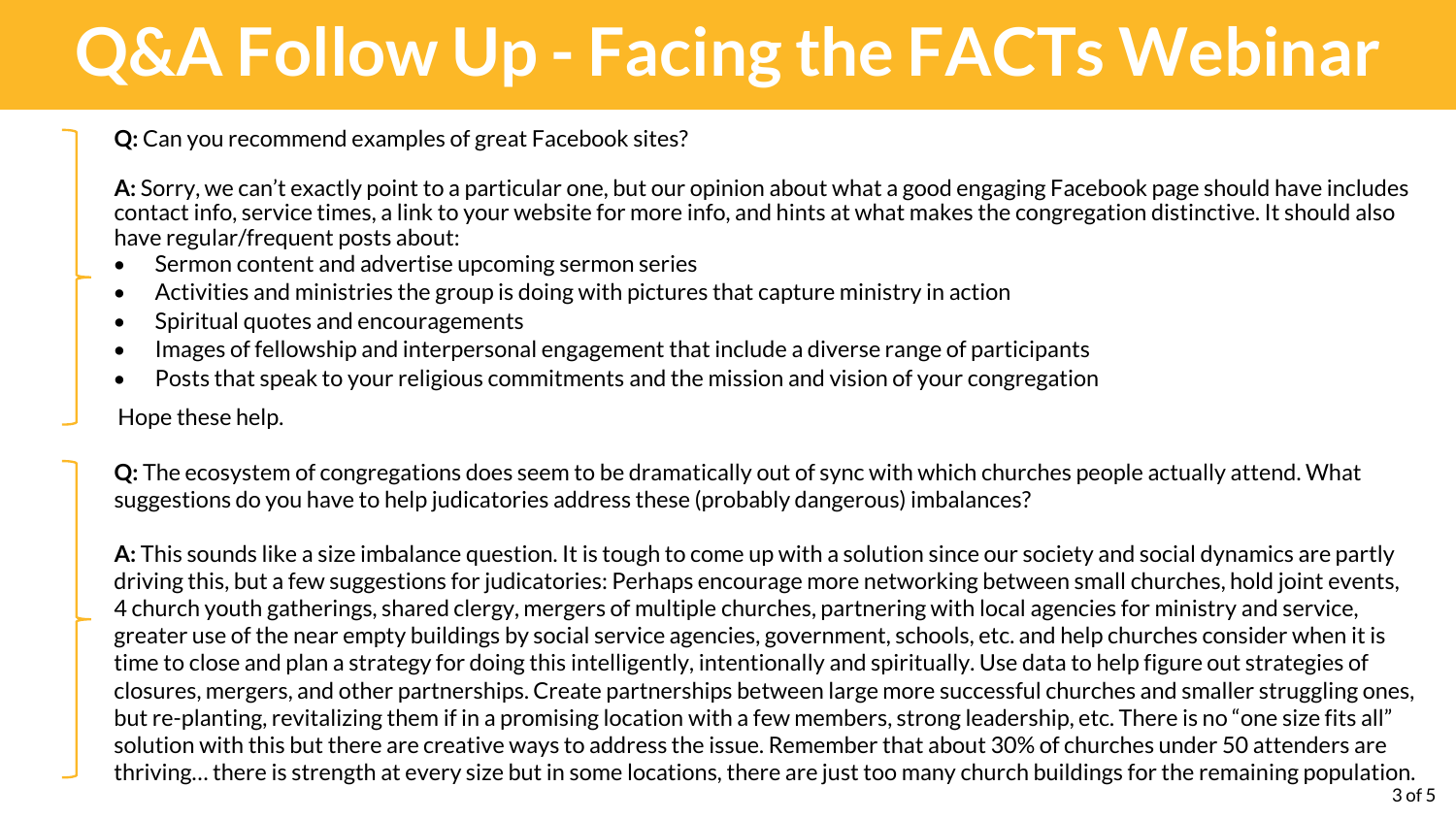**Q:** What is the potential impact of an increase in community service?

**A:** Momentous! Congregations need to increase the use of their buildings and property significantly. IT is already such that churches support much of the social safety network in the US but there is so much more that could be done. Congregations have a treasure of locations and building that they could share with a needy community if there didn't treat the building as a priceless artifact but instead a tool for ministry. The visual difference and symbolic message of a church building sitting empty 6 days a week compared to open daily with social service activities, community gatherings and other activities is priceless – and of huge benefit to a community.

**Q:** In New England, the ELCA is dealing with a number of churches that are declining in membership and are faced with closure. The New England Synod is working with congregations that are faced with either closing or merging, either with other ELCA churches or across denominational lines. Could we use hybrid services and programs (in person and on ZOOM or online) now being used during Covid to address this?

**A:** Yes absolutely. We often say this, but learn from what the most creative congregations are doing. Some churches (especially in New England) must and will close, but others can strategically be merged or turned into multi-point charges, or even video/Zoom venues. Now is the time to be creative. Solutions should not come once the congregations are too weak and on their death bed. They should happen when they need the hospital, not the hospice.

**Q:** Given recent comments, it seems the breakdown in trust in religious institutions reflects a sense of finding God more clearly outside of the limitations and witness of these institutions.

**A:** Indeed, this hearkens back to the challenge of changing that narrative by actually changing how churches do business, using the tools they have to get out into the community, and spreading the gospel by every means possible.